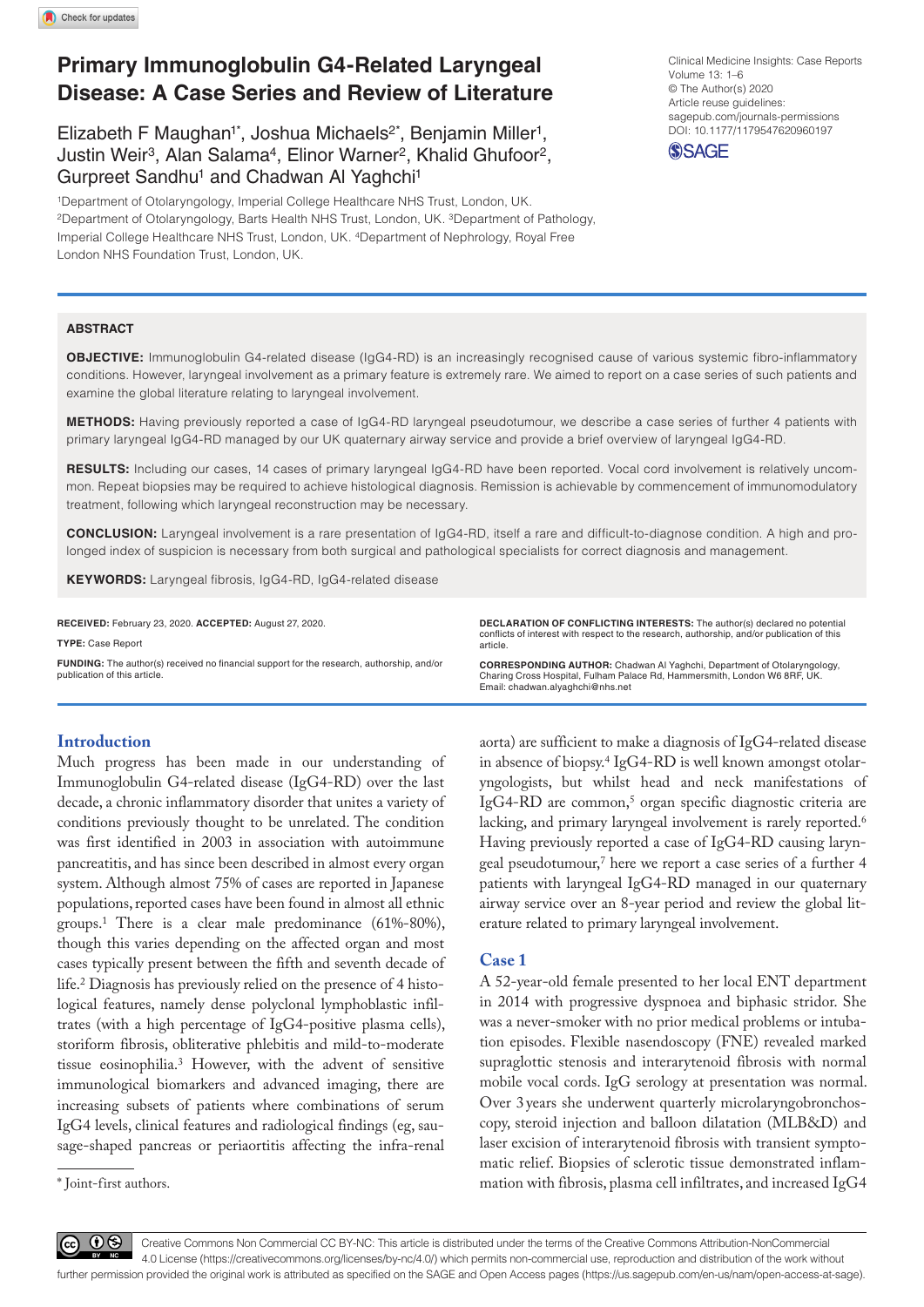

Figure 1. Intraoperative images of Case 1's supraglottic stenosis (A) pre-laryngotracheal reconstruction (LTR), (B) during LTR and (C) on removal of stent 2weeks post-laryngotracheal reconstruction.

plasma cells consistent with a diagnosis of IgG4-RD. She was commenced on oral prednisolone and azathioprine, later switched to methotrexate, however her relapses continued to increase in frequency and severity, she was referred to our tertiary service in 2017 for further management.

At presentation to us, she underwent MLB&D, during which amorphous supraglottic scarring was noted and re-biopsied. Histologic analysis revealed moderate lymphoplasmocytic infiltrate and prominent stromal fibrosis with associated IgG4 plasma cells and an IgG4:IgG ratio of 80% in keeping with IgG4-RD. Serum IgG levels were normal. Ongoing medical optimisation was planned prior to laryngotracheal reconstruction, however she presented with acute worsening of symptoms from complete glottic obstruction before this could be completed. A surgical tracheostomy was performed following awake fibreoptic intubation, and she underwent endoscopic laryngotracheal reconstruction shortly after this acute episode (Figure 1). Following division and excision of interarytenoid and supraglottic scarring and balloon dilatation, an Eliacher stent covered with a split skin graft was inserted. The stent was removed at 2weeks with a much-improved calibre of supraglottic airway. She was systemically well post operatively, although she struggled to maintain adequate oral intake with evidence of aspiration on fibreoptic endoscopic evaluation of swallow (FEES) and underwent insertion of a radiologically inserted gastrostomy (RIG) for feeding. She has had one further MLB which demonstrated a clear supraglottic airway, healthy glottis, and minor posterior interarytenoid granulations which were injected with steroid. Following an intensive course of voice and swallowing rehabilitation, she reverted back to normal oral intake, the RIG tube was removed and she returned to full time employment. She remains under annual follow up.

#### **Case 2**

A previously fit and well 15-year-old female presented via the emergency department in 2011 with a very short history of dyspnoea and biphasic stridor following unsuccessful treatment for presumed asthma. FNE revealed subglottic stenosis with mobile vocal cords and an urgent CT scan confirmed concentric soft tissue narrowing of the subglottis to 4mm. She subsequently underwent emergency tracheostomy and laser

MLB&D with symptomatic relief. Histology from the initial procedure had demonstrated chronic inflammation without underlying granulomatous disease, and an autoimmune screen at the time was negative.

Despite oral prednisolone, repeated MLB&D every 6 to 8weeks provided only transient relief from restenosis, and a decision was made to perform a laryngotracheal reconstruction with posterior rib graft augmentation. Airway diameter augmentation was achieved using autologous rib graft posteriorly and a sternohyoid flap with split skin graft. This significantly improved her airway and she was discharged on prednisolone with the tracheostomy in situ. A postoperative baseline CT was performed which demonstrated extension of disease to involve the right hemilarynx, perilaryngeal fat and arytenoid cartilage. Histology from surgical specimens demonstrated inflammation with marked plasmacytosis and polyclonality on immunostaining, although immunocytochemistry for IgG4 was within normal limits (IgG:IgG4 less than 25%, 27 IgG4+ cells/high power field). Serological IgG and IgM levels were noted to be raised although IgG4 subclass have been within normal limits. With a presumptive diagnosis of IgG4-RD, she was managed with azathioprine and courses of rituximab by co-author AS.

Surveillance in ENT clinic has demonstrated stable appearances in her airway reconstruction, with a partial return of right vocal cord mobility, and she was decannulated the following year. Over the last 5years peristomal tracheal scarring has warranted laser resection and the insertion of serial tracheal stents with adjuvant sirolimus therapy. Histologically, this recurrent stenosis has been demonstrated to be granulation and scar tissue unrelated to the previous IgG4-RD. She remains well with a good voice, receiving intermittent stent changes, and is presently studying medicine.

# **Case 3**

A 76-year-old male non-smoker was referred to our ENT department from Gastroenterology colleagues in 2014 with dysphagia and dysphonia following an oesophagogastroscopy, which had demonstrated laryngeal swelling in addition to gastritis and *Helicobacter pylori* infection. He is a retired carpenter with historic asbestos exposure and hypothyroidism, but no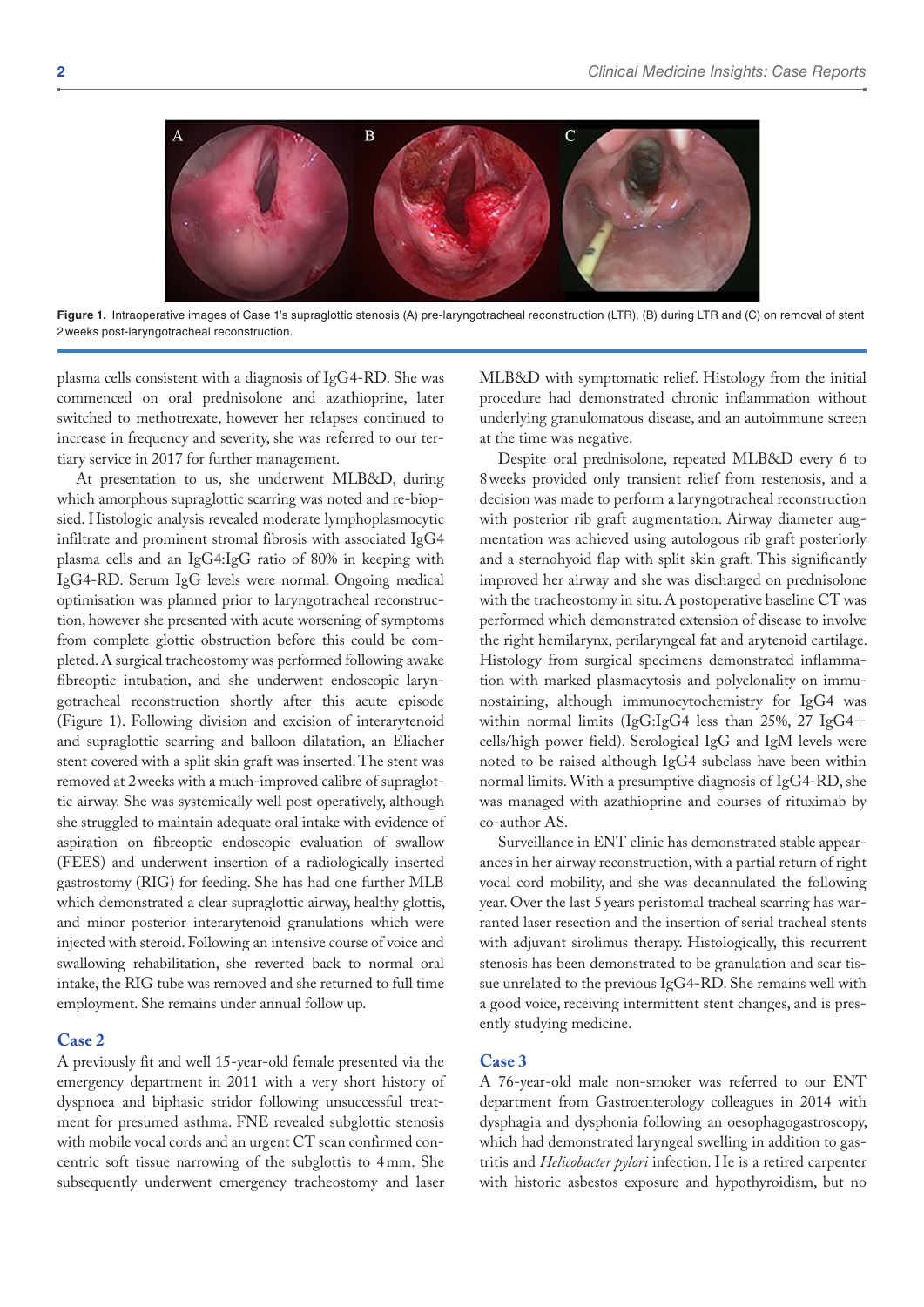

**Figure 2.** Intraoperative images of supraglottic stenosis in Case 4 (A) pre-treatment and (B) following laser 'pepperpotting' to release the tight supraglottic fibrosis.

recent intubation episodes. FNE demonstrated supraglottic swelling, which was also seen as nonspecific oedema on CT imaging. He underwent MLB&D with laser debulking and steroid injection. Histology demonstrated florid subepithelial lymphoid infiltrate including numerous polyclonal plasma cells, 20% of which were positive for IgG4 (50 IgG+ cells/high power field). His serum IgG4 levels have always remained within the normal range, whist his autoimmune screen is consistently positive for P3 only.

Following a diagnosis of IgG4-RD, the patient was repeatedly offered immunomodulatory treatment and further surgery for restenosis. However, he has declined almost all medical intervention over a 30-month period due to a combination of personal bereavement and high level of fear regarding the risks of medication-associated side effects. He consented to a single MLB&D with steroid injection and laser pepperpotting of the supraglottis<sup>8</sup> in July 2017, with histological findings consistent once again with IgG4-RD. Discussion within the Airway multidisciplinary team in December 2018 decided that, with the untreated progression of the disease, further surgery would likely need to be an extensive reconstruction with likely compromise of voice and swallow. Although his symptoms have continued to deteriorate, he continues to decline all treatment and we continue with a 'watch-and-wait' approach to his care.

#### **Case 4**

A 49-year-old male non-smoker presented to us from his local ENT department in 2015 with a 2-year history of progressive hoarseness and inspiratory stridor unresponsive to a first locally-performed MLB and laser epiglottoplasty in 2016. An autoimmune serology screen at this time was negative and his past medical history consisted of gastroesophageal reflux and allergic rhinitis only. He had undergone a single intubation episode around the time of symptom onset for revision septoplasty. FNE demonstrated supraglottic scarring and an anterior web with restricted arytenoid movement bilaterally. He underwent MLB&D with laser pepperpotting of the supraglottis (Figure 2). He developed recurrent supraglottic stenosis 1 year later requiring repeated MLB&D every 4 to 6 months, but histology demonstrated only chronic inflammation and fibrosis despite repeated staining including for IgG4. However, IgG4 positive staining was finally confirmed on biopsies sent in February 2019, showing that most infiltrating of plasma cells expressed IgG4.

Following this, a diagnosis of IgG4-RD was made and the patient was commenced on oral Prednisolone and reviewed by AS, but no further systemic site of disease has yet been identified. His IgG serology has remained within range at 0.9 throughout with a negative ANCA screen.

#### **Discussion**

IgG4-RD is an increasingly recognised systemic phenomenon with potential clinical manifestations throughout almost all organ systems.6 It is characterised by a fibro-inflammatory infiltration and enlargement of the affected organ with abundant IgG4-positive plasma cells (Figure 3), together with raised serum IgG4 levels (which are present at negligible levels in normal tissues).9 Recently, a classification system for IgG4- Related Disease was approved by the American College of Rheumatology in order to better appreciate true cases of IgG4-RD rather than its differential diagnostic counterparts. This system uses a scoring system where an allocated score of greater than or equal to 20 must be achieved alongside the present of entry criteria and lack of exclusion criteria.10 Using this classification criteria, our cases score 26, 23, 21 and 12 respectively. It is important to note, that within this classification system, there is no allocated points score for inflammatory disease of the trachea, yet other organ involvement carries associated points the increase the statistical likelihood of diagnosis. This may highlight the rarity of such pathology given its exclusion, but in doing so makes such a diagnosis more difficult in our cohort of patients. Therefore, such a classification system may benefit from consideration of IgG4-related tracheal pathology. An alternative measure of disease severity would be to use the Responder Index detailed by Wallace et al.<sup>11</sup> Each indexed value corresponds to the disease severity within each affected organ and the urgency of treatment. Our 4 cases of tracheal IgG4-RD respectively scored 4, 6, 6 and 4 – low scores due to the sole presence of disease in the trachea but doubled due to the urgency of IgG4-RD of the airway. Whilst these scores can be compared with the entire spectrum of IgG4-RD, they provide only a snapshot assessment of the disease – and therefore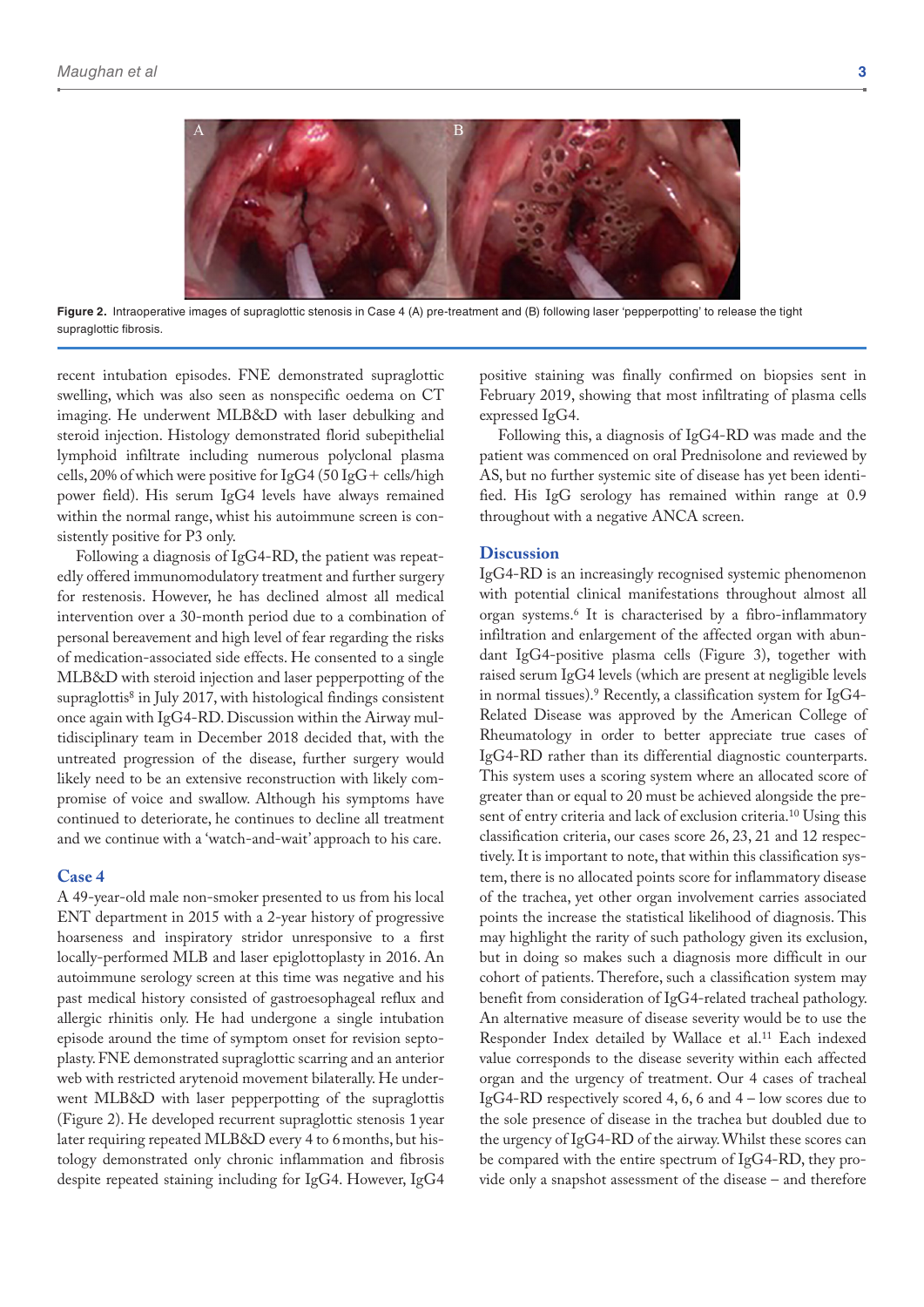

Figure 3. (A) Haematoxylin & Eosin (H&E) staining of laryngeal biopsy demonstrating fibrosis with plasma cell infiltrates. Immunostaining demonstrating (B) Widespread IgG positivity and (C) IgG4 positive cells within the submucosa.

any staggered presentation of multi-organ disease may be missed simply due to the specific time constraints of when disease presence can be scored. Nonetheless, such a Responder Index has a key role in assessment disease prevalence and severity in clinical trials as well as providing a reminder to the medical community of the clinical urgency that IgG4-RD of the trachea can present with.

The pathogenesis of IgG4-RD is still heavily debated with elevated IgG4 serum peptides being a diagnostic rather than explanatory factor. However, the general consensus on pathophysiology is that obstructive phlebitis develops secondary to fibrotic changes within the affected organ's microstructure.<sup>12</sup> Head and neck manifestations of IgG4-RD are relatively common and have been reported in a variety of subsites, including the salivary and lacrimal glands, orbits, thyroid gland, lymph nodes and sinonasal cavities.13 However, laryngeal involvement as a primary presentation appears to be extremely rare. A comprehensive review of the literature regarding laryngeal manifestations of IgG4-RD was conducted on 1st November 2019 using the Web of Science database starting with the search term '"IgG4" AND "laryn\*"'. To date, 14 cases of primary laryngeal IgG4-RD were identified including the 5 cases our group have described to date (summarised in Table 1).

In line with most reported cases, our patient series have generally responded positively to management with steroids or other immunosuppressants, allowing for eventual establishment of a stable tracheostomy-free airway. Our previously reported case of a 22-year-old female student with complete subglottic occlusion from IgG4-related pseudotumour also underwent successful laryngotracheal reconstruction with eventual tracheostomy decannulation once steroid medication had been commenced.7 Early response to steroids has been shown to be of prognostic significance in systemic IgG4-RD and helps to confirm the diagnosis.9 In the majority of reported primary laryngeal cases, patients did not progress to further systemic manifestations, a notable exception being that of Masterson et al,<sup>14</sup> who reported an IgG4-related parapharyngeal pseudotumour which initially responded to 6months of oral steroid therapy allowing for successful tracheostomy decannulation, the disease progressed to involve gallbladder, lungs, pelvis, omentum, eyes and temporal bone before histological diagnosis was reached 7years later. Given the rarity of

the presentation, the condition may mimic a variety of malignant or inflammatory conditions.<sup>9</sup> Indeed, Shaib et al<sup>15</sup> reported 2 cases of laryngeal IgG4-RD whose findings were initially attributed to vasculitides, before histological diagnosis confirmed IgG4-RD.

It is interesting to note that the ACR classification criteria for IgG4-RD specifically mentions a lack of response to glucocorticoid treatment in their exclusion criteria. And whilst it is generally understood that inflammatory conditions response well to glucocorticoids, the extent to which they induce remission varies amongst the spectrum of inflammatory disorders. For the spectrum of IgG4-related diseases, glucocorticoids remain the first line treatment inducing remission in 82% to 100% patients depending on organ involvement and the presence of systemic features.2 Beyond remission, low dose maintenance steroid therapy remains useful, however there is poor evidence for the use of immunosuppressants. Only in refractory of complicated disease is there any benefit. Our case series describes IgG4-RD of the trachea, which in period of high disease severity can cause significant airway compromise. It is for this reason that definitive surgery is considered once patients enter glucocorticoid-induced remission.

A variety of laryngeal subsites may be affected. Interestingly, the vocal cords themselves appear to be relatively spared in comparison to the supraglottis and subglottis at presentation, although they can become fixed as the fibrotic process of the disease progresses. Those cases that do report vocal cord involvement also appear to be patients with wider extralaryngeal disease involvement.14,15 The median reported follow-up amongst the case report literature is of 2 years (range 9 months-8 years). Follow-up by PET with fluorodeoxyglucose has been shown to be helpful in monitoring treatment response to steroids and could have a role to play in follow-up of these cases.16 These studies however must be interpreted with caution as the correlation between fluorodeoxyglucose uptake and IgG4-RD activity is not matched equivocally with that of lymph node uptake.<sup>17</sup>

Diagnosis of IgG4-RD is based on a combination of clinical, biochemical and histopathological findings, which characteristically demonstrate lymphocyte and plasmacyte infiltration and fibrosis with raised IgG4 plasma cells.<sup>3,18</sup>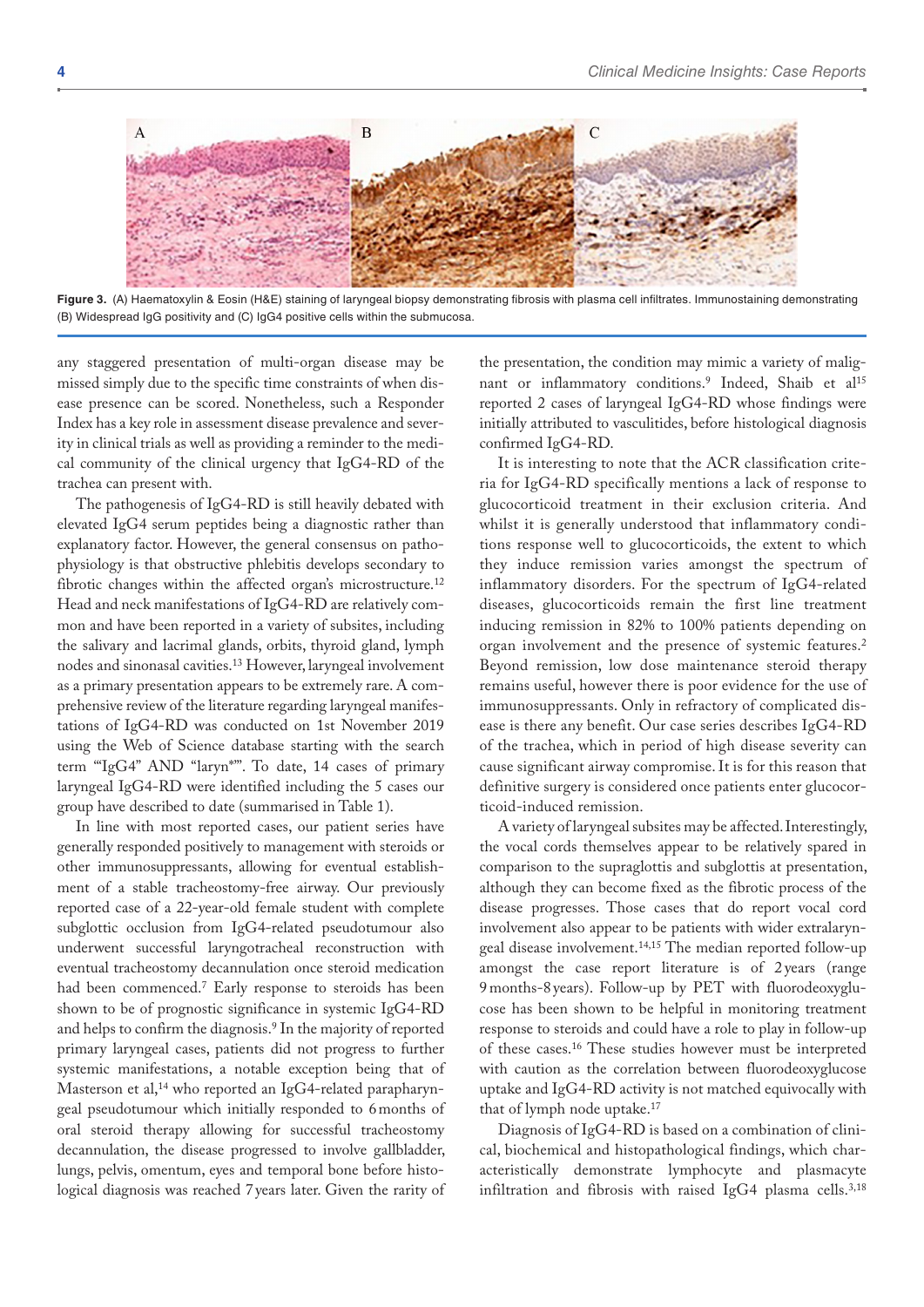| (FOLLOW UP)<br>OUTCOME                                | Decannulated (4y)<br>Partial remission         | Decannulated (8 y)<br>Partial remission                       | Symptoms slowly<br>deteriorating (5y)                         | commencement of<br>Symptoms stable<br>steroids (9mo)<br>post | Decannulated (3y)<br>Partial remission | resolution $(2y)$<br>Complete          | Partial remission<br>(1 y)                     | resolution (15 mo)<br>Complete                 | resolution (9 mo)<br>Complete       | Decannulated (1y)<br>Partial remission                          | Partial remission<br>(2y)     | Partial remission<br>tracheostomy<br>$(2y)$ Lifelong | Complete remission<br>(2y)      | Complete remission<br>(16 <sub>mo</sub> )     |
|-------------------------------------------------------|------------------------------------------------|---------------------------------------------------------------|---------------------------------------------------------------|--------------------------------------------------------------|----------------------------------------|----------------------------------------|------------------------------------------------|------------------------------------------------|-------------------------------------|-----------------------------------------------------------------|-------------------------------|------------------------------------------------------|---------------------------------|-----------------------------------------------|
| MANAGEMENT<br><b>MEDICAL</b>                          | Prednisolone<br>Methotrexate<br>Azathioprine   | Prednisolone<br>Azathioprine<br>Rituximab                     | Declined                                                      | Prednisolone<br>initially                                    | Prednisolone                           | Prednisolone<br>Rituximab              | Prednisolone<br>Rituximab                      | Prednisolone<br>Rituximab                      | Prednisolone                        | Mycophenolate<br>Prednisolone                                   | Prednisolone                  | Prednisolone<br>Azathioprine                         | Prednisolone                    | Prednisolone                                  |
| MANAGEMENT<br>SURGICAL                                | MLB&Ds and resections<br>Tracheostomy LTR, RIG | MLB&Ds and resections<br>Tracheostomy LTR +<br>tracheal stent | $MLB&D \times 2$ Patient<br>declined all further<br>treatment | MLB&Ds                                                       | Tracheostomy LTR                       | MLB & laser resection                  | Ξ                                              | Ξ                                              | W                                   | MLB & resections<br>Tracheostomy                                | MLB & laser resection         | MLB&Ds Tracheostomy                                  | 亖                               | Tracheostomy<br>Gastrostomy                   |
| <b>INVOLVEMENT</b><br><b>SYSTEMIC</b><br><b>OTHER</b> | 亖                                              | 亖                                                             | Probable plasma<br>cell mucositis                             | 亖                                                            | W                                      | 亖                                      | Biliary                                        | 亖                                              | W                                   | omentum, eye,<br>temporal bone<br>Gallbladder,<br>lung, pelvis, | Ξ                             | Lung, prostate                                       | ulceration<br>Genital           | W                                             |
| <b>MEDICAL</b><br><b>HISTORY</b>                      | $\bar{z}$                                      | $\bar{z}$                                                     | Hypothyroid,<br>Raynaud's<br>AF, OA,                          | allergic<br>GORD,<br>rhinitis                                | $\overline{\overline{z}}$              | $\bar{z}$                              | Colorectal<br>IBD, PSC,<br>cancer              | Ξ                                              | $\bar{z}$                           | $\bar{z}$                                                       | Ξ                             | Ξ                                                    | $\bar{z}$                       | Sjögren's,<br>RA                              |
| EXTENT OF DISEASE<br>AT PRESENTATION                  | Supraglottis,<br>Cords intact                  | Subglottis,<br>Cords involved                                 | Supraglottis,<br>Cords minimally<br>involved                  | Supraglottis,<br>Cords minimally<br>involved                 | Subglottis,<br>Cords involved          | Vallecula to pyriform,<br>Cords intact | Base of tongue to<br>pyriform,<br>Cords intact | Unilateral pharyngeal<br>wall,<br>Cords intact | glottic folds,<br>intact<br>Aryepig | Nasopharynx to<br>hypopharynx,<br>Cords involved                | Supraglottis,<br>Cords intact | Subglottic stenosis,<br>Cords involved               | Laryngopharynx,<br>Cords intact | Nasopharynx,<br>Supraglottis,<br>Cords intact |
| <b>DIAGNOSIS</b><br>TIME TO                           | $\mathcal{S}$                                  | 10 <sub>mo</sub>                                              | 7 <sub>mo</sub>                                               | $\gtrsim$                                                    | $\mathcal{S}$                          | 20y                                    | 4 mo                                           | $\delta y$                                     | $2 \text{ mo}$                      | $\tilde{z}$                                                     | 6 <sub>mo</sub>               | 12y                                                  | 16y                             | $1 \text{ mo}$                                |
| (YEARS)<br>AGE AT<br>ONSET                            | 52                                             | $\frac{15}{2}$                                                | 76                                                            | 47                                                           | $\overline{9}$                         | 38                                     | 8                                              | $\overline{4}$                                 | 8                                   | 57                                                              | 56                            | 56                                                   | $\ddot{+}$                      | <b>P</b>                                      |
| <b>GENDER</b>                                         | Female                                         | Female                                                        | Male                                                          | Male                                                         | Female                                 | Male                                   | Male                                           | Female                                         | Male                                | Female                                                          | Male                          | Male                                                 | Male                            | Female                                        |
| <b>AUTHOR</b>                                         | Current series                                 | Current series                                                | Current series                                                | Current series                                               | Virk et al <sup>7</sup>                | Reder et al <sup>20</sup>              | Reder et al <sup>20</sup>                      | Reder et al <sup>20</sup>                      | Khoo et al <sup>21</sup>            | Masterson et al <sup>14</sup>                                   | Volker et al <sup>22</sup>    | Shaib et al <sup>15</sup>                            | Shaib et al <sup>15</sup>       | Ferrante et al <sup>23</sup>                  |

**Table 1.** Summary of published cases of laryngeal IgG4-RD.

Table 1. Summary of published cases of laryngeal IgG4-RD.